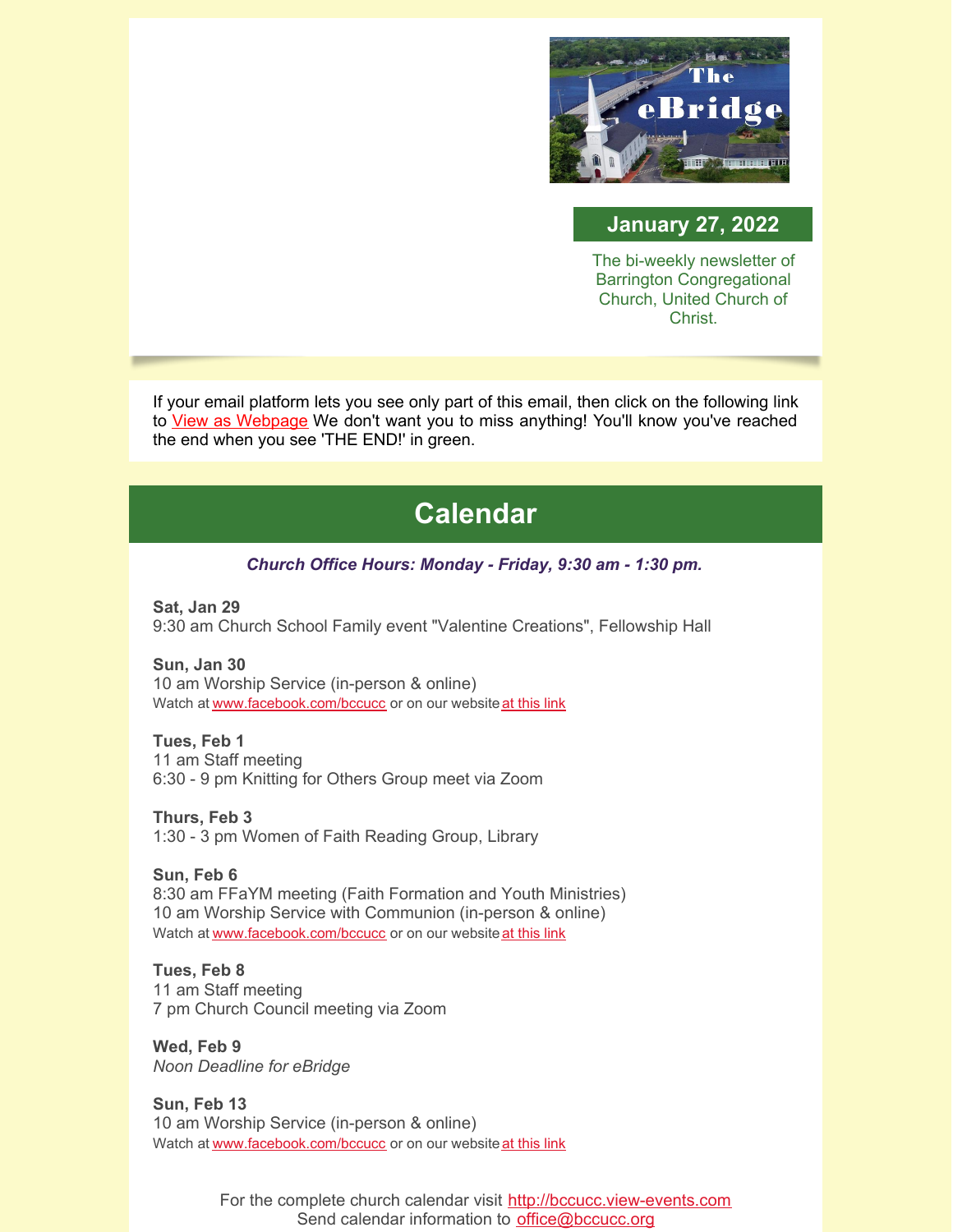# **Sundays at BCCUCC**

#### **Will there be church this Sunday, January 30th?**

At the time of writing a snowstorm is forecast for this weekend, which may affect our ability to hold the Sunday worship service.

Depending on the severity of the storm and the resulting condition of the roads, our parking lot and sidewalks, as well as the power supply, worship may go ahead as planned, or there may only be virtual



worship, or there may be no worship at all - in person or virtual.

We will do our best to notify you of any cancellation so be sure to check your email, Facebook, and the TV and radio stations\*. If all goes to plan, you should receive any cancellation notification by 8 a.m. Sunday morning - if not sooner. However, in the event that we lose power and/or internet connection we will be unable to post these notifications.

\*It's possible to check the RI Broadcasters list of cancellations from their home page at [www.ribroadcasters.com](http://www.ribroadcasters.com) and scroll down to the red 'View Current Closures' button, or you can access them directly at [this](https://www.ribroadcasters.com/News_and_Events/Closings_Delays/) link.

#### **Altar Flower donors needed**

There are currently openings on **Sundays, February 13th and 20th** for donors to pay for one or both vases of the altar flowers. Cost is \$30 per vase. Altar flowers can be given in memory, celebration or honor of a person or special event, and your dedication will be included in the worship bulletin and read during the service. If interested, please contact Jen Melker at [jkmelker@gmail.com](mailto:jkmelker@gmail.com) or (617) 877-1278. Thank you.



#### **Multi-platform Worship - Sundays 10 am**

All are invited to join us for our **multi-platform worship service** at **10 a.m.** every Sunday.

For those attending in person, we **require masks** be worn in worship (with exemptions for those under 2 or for medical reasons). We continue to



take precautions to provide the safest conditions possible for everyone (see below). For those not yet ready, self-isolating, or unable to join us in person, the services are livestreamed so they can be watched online - either live or later - at **[www.facebook.com/bccucc](http://www.facebook.com/bccucc)** or **<https://bccucc.org/live-stream-2/>**.

Very occasionally there are problems livestreaming the service to Facebook. If that happens, the livestream will instead be posted to our church's [YouTube](https://www.youtube.com/channel/UCBjKZdn4bkIM7sMtAuxgNnQ) Channel. We invite you to join us for worship - in person or online.

## **Our response to the current COVID situation**

#### **Increased COVID safety protocols extended through February**

Additional safety measures were put in place at BCCUCC in early January in response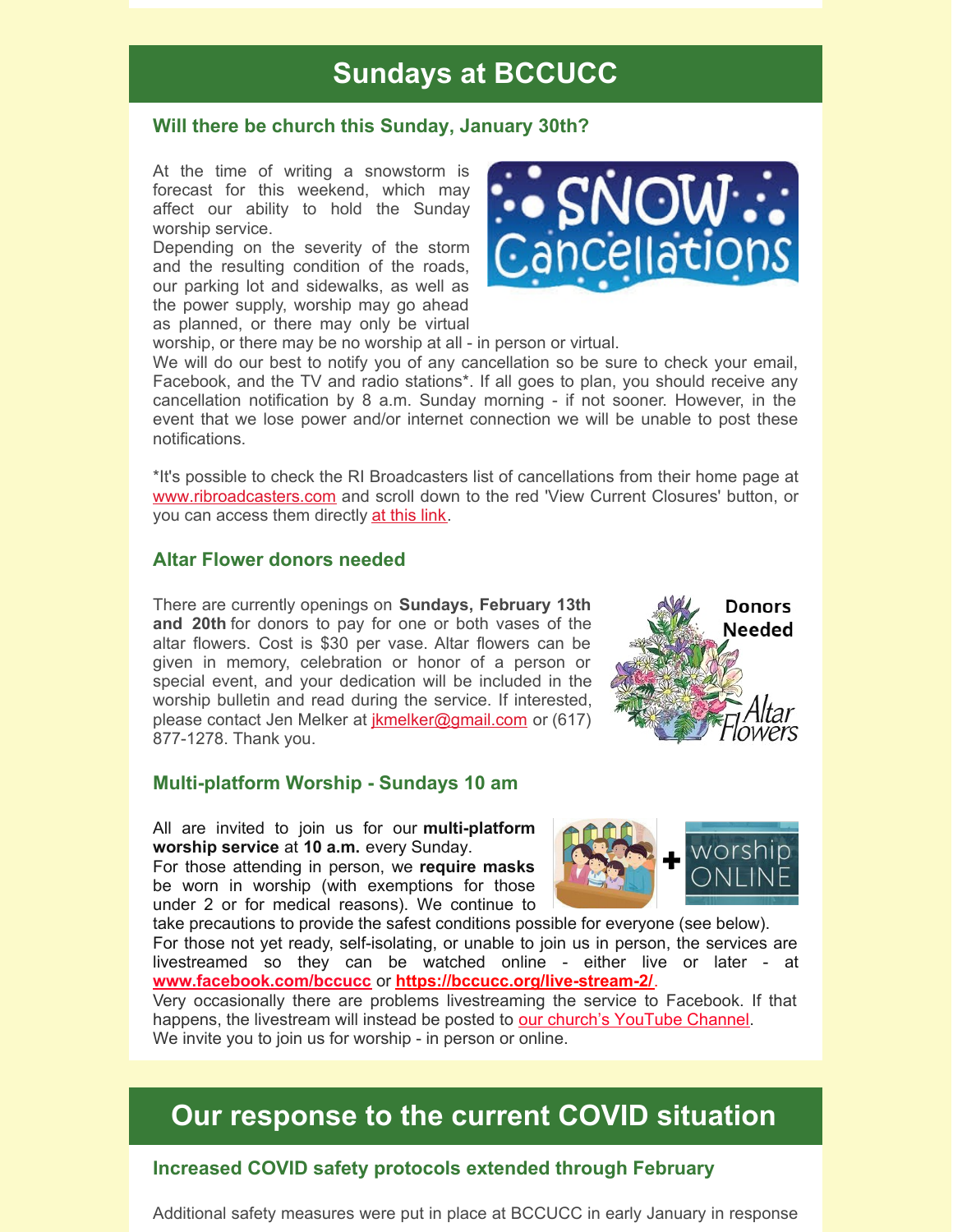to the omicron variant and resulting high numbers of COVID cases in the community. These protocols have been extended through the end of February, after which time they will be reassessed.

The following protocols are currently in place:

- Continuing masking**\***, social distancing, and signing in for worship
- No singing of any kind in the sanctuary by choir or congregation
- Masks will be worn by the worship leaders throughout the service
- Sitting in every other pew. The ushers will oversee this.
- No Church School
- No Youth Group

In addition please note the following changes:

- The children should remain in the pews with their families for Children's Time and not come up front
- No choir rehearsals

**\***If possible, we encourage the wearing of KN95 masks which have been proven to be more effective at stopping the omicron virus. Surgical masks may be worn but because they don't fit as well to the face, they're not quite as effective. Unfortunately, cloth masks are not good at filtering out the omicron virus so should be avoided.

#### **Church office hours**

Due to the current COVID situation, some of the church staff are working remotely whenever possible. As a result the church office may not always be open as scheduled. If you plan to stop by, please call first. Messages can be left on the answering machine and calls will be returned as we have remote access to our phone messages as well as to our emails. .

#### **No Youth Groups or Church School at this time**

Unfortunately, the current situation with the omicron virus has caused us to put our youth groups and church school on hold for a while - and this has been extended through February, at which time the situation will be reassessed. Any questions should be directed to Pastor Racquel Ray at [racquel@bccucc.org](mailto:racquel@bccucc.org) or (401) 246-0111 ext 104

## **Opportunities to make a difference**

#### **Souper Bowl of Caring's 'Tackle Hunger' challenge**

Souper Bowl of Caring unites communities to support local hunger relief charities across the nation and encourages neighbors to tackle hunger in



their local communities. Mobilizing grassroots resources including churches, schools, civic groups and caring individuals, the Souper Bowl of Caring movement has created over \$170 million worth of support that stays completely local.

On **Souper Sunday, February 13th** (Super Bowl Sunday) groups are invited to take the Tackle Hunger Challenge! Learn more at **[www.tacklehunger.org](http://www.tacklehunger.org/)**. What if everyone watching the Big Game gave just one dollar or one can of food to tackle hunger?

**BCCUCC has taken on the challenge** and we're conducting **a food drive** to provide canned and shelf-stable food to our local food pantry, **TAP-IN**. You can join in the challenge and support TAP-IN by donating canned soup or making a monetary donation to help feed hungry neighbors right now. All donations benefit hunger relief efforts!

Bring cans of soup to BCCUCC **through February 13th** and add them to the pyramid of cans in the narthex! They can also be dropped off in the church office during the week. When donating cans, please check expiration dates as TAP-IN cannot accept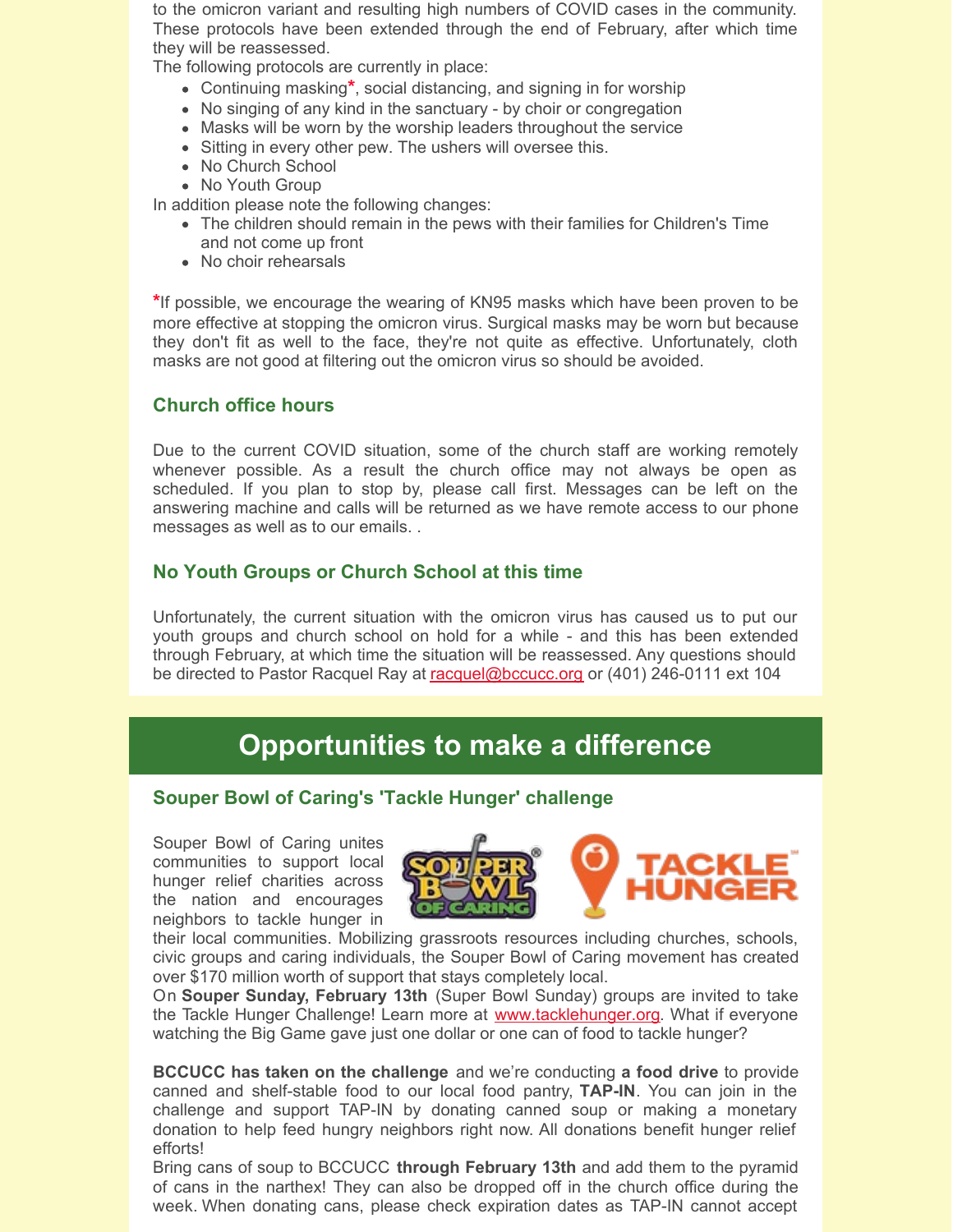items that are past their expiration date. Also pull-top cans are preferred when available, as recipients don't always have a can opener.

To make an online monetary donation go to **[BCCUCC's](https://map.tacklehunger.org/donate/barringtoncc) donation page for the** challenge. Thank you.

### **Urgent Appeal from the RI State Council of Churches and Lifespan Hospital**

The pandemic is placing stress on the healthcare system in Rhode Island. Lifespan has contacted the Rhode Island State Council of Churches (RISCC) for help finding individuals to join the Volunteer Corps at Rhode Island, Miriam or Bradley Hospital. There are numerous non-medical tasks that can be done. After two years of doing the hard work of caring, healthcare workers urgently need our support.

Rev. Eugene T. Dyszlewski, President of RISCC, writes: "Rhode Island is our home. This is where we belong. This is about helping our families, neighbors and friends. What better way to thank the "heroes" who are tirelessly providing care, than to stand with them. If you are at all able, please join a Hospital Volunteer Team. The need is real."



For more information, please contact The Rhode Island State Council of Churches at [riscc@councilofchurchesri.org](mailto:riscc@councilofchurchesri.org) or [click](https://files.constantcontact.com/e9a0abcc001/566878a6-c5c8-47b9-9d30-52ad802f6a14.pdf) on this link

#### **Take a stand against Human Trafficking**

#### *From the Mission and Justice Team:*

As Human Trafficking Awareness Month comes to an end, we want to remind you that human trafficking can happen anywhere at any time. Contact your Representative, and tell them to support the Frederick Douglass Trafficking Victims Prevention and Protection [Reauthorization](https://p2a.co/xzK8L7B?fbclid=IwAR3TPz-njNq2Ln9qiSh7kH0LEHvNvlIGw401kix6NfP5TQhMR-Ti_y4D_h8) Act of 2021. More information and email link



# **Ongoing groups**

### **Knitting for Others Group**

The Knitting Group will meet again on **Tuesday, February 1st** from 6:30 pm until 9 pm over Zoom. You may join the call at any time and stay for as long as you'd like. All knitters and crocheters are invited to participate and new faces are very welcome. For more information on the group, contact Nancy Arena at 401 246-0212 or [nancy.arena@outlook.com](mailto:nancy.arena@outlook.com).



*The zoom information isn't included here for security reasons but was in the email sent to the congregation.*

#### **Women of Faith Reading Group**

The group will meet again on **Thursday, February 3rd** from **1:30 - 3 pm i**n the church library. The group welcomes women of all ages from BCCUCC as well as other churches and faith traditions. For more information including the current material being read contact Jane Tonn at 289-2349 or [jtonn2@cox.net](mailto:jtonn2@cox.net).



#### **Bereavement Group**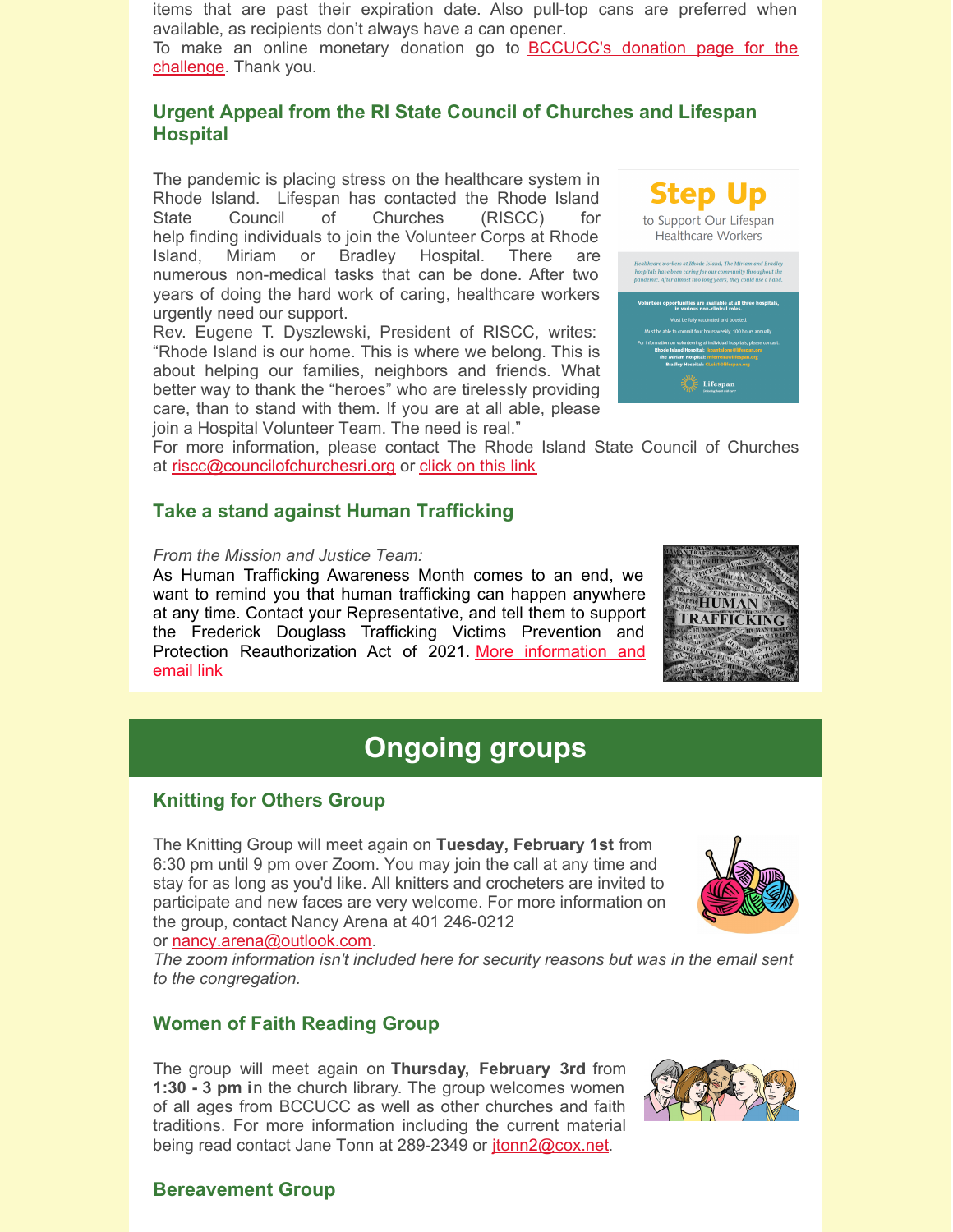The group cancelled their meetings in January due to the COVID situation, but they are going to try and meet on **Mondays, February 14th and 28th** from 10:30 – 11:30 am in Fellowship Hall. The group is open to anyone (not just church members) who has lost a loved one at any time. New



members are welcome. For more information, contact the facilitator, Betsy Brenner at Brenner at her new email address [betsybrenner3@gmail.com](mailto:betsybrenner3@gmail.com) or 245-8031.

#### **Book Group for January**

The Book Group will next meet **Tuesday, February 15th** at 9:30 am and will again be meeting via Zoom. They will discuss *End of the Point* by Elizabeth Graver. For more information about the group contact Helen Schall at [helenschall@hotmail.com](mailto:helenschall@hotmail.com) or 401 245-4724. All are welcome to participate.



*The zoom information isn't included here for security reasons but was in the email sent to the congregation.*

## **In case you missed it**

#### **The Pastors' Blog**

The latest blog was written by Racquel and titled 'Err on the Side of Compassion'. If you missed it earlier, you can [read](https://bccucc.org/err-on-the-side-of-compassion/) it here

the River' Pastors' Bloo

## **From the church office**

#### **Photos wanted of The Christmas Story Stroll**

We'd love to have photos from the Christmas Story Stroll held on Christmas Eve to post on our church website and keep for our records. If you have any you're willing to share, please send them to Christine at *[office@bccucc.org](mailto:office@bccucc.org)*. As you can see below, all we could come up with at short notice was a picture of Racquel and volunteers setting up for the stroll! We look forward to seeing your photos. Thank you.

#### **Pledge envelopes for 2022**

If you didn't request a set of envelopes for this year but would like some, please contact our financial secretary, Pat Stoddard at (401) 246-0111 x 102 or  $pat@bccucc.org$ , who will be happy to assign some to you. Those who had envelopes last year and didn't pick their 2022 envelopes from church last Sunday should receive theirs in the mail.



#### **CE building entry code changed**

With a new year has come a change to the code for the three external doors to the Education Building that have keypad entries. We believe we've notified all the necessary individuals of the change, but if we missed you, please contact the church office at [office@bccucc.org](mailto:office@bccucc.org) or 410 246-0111.

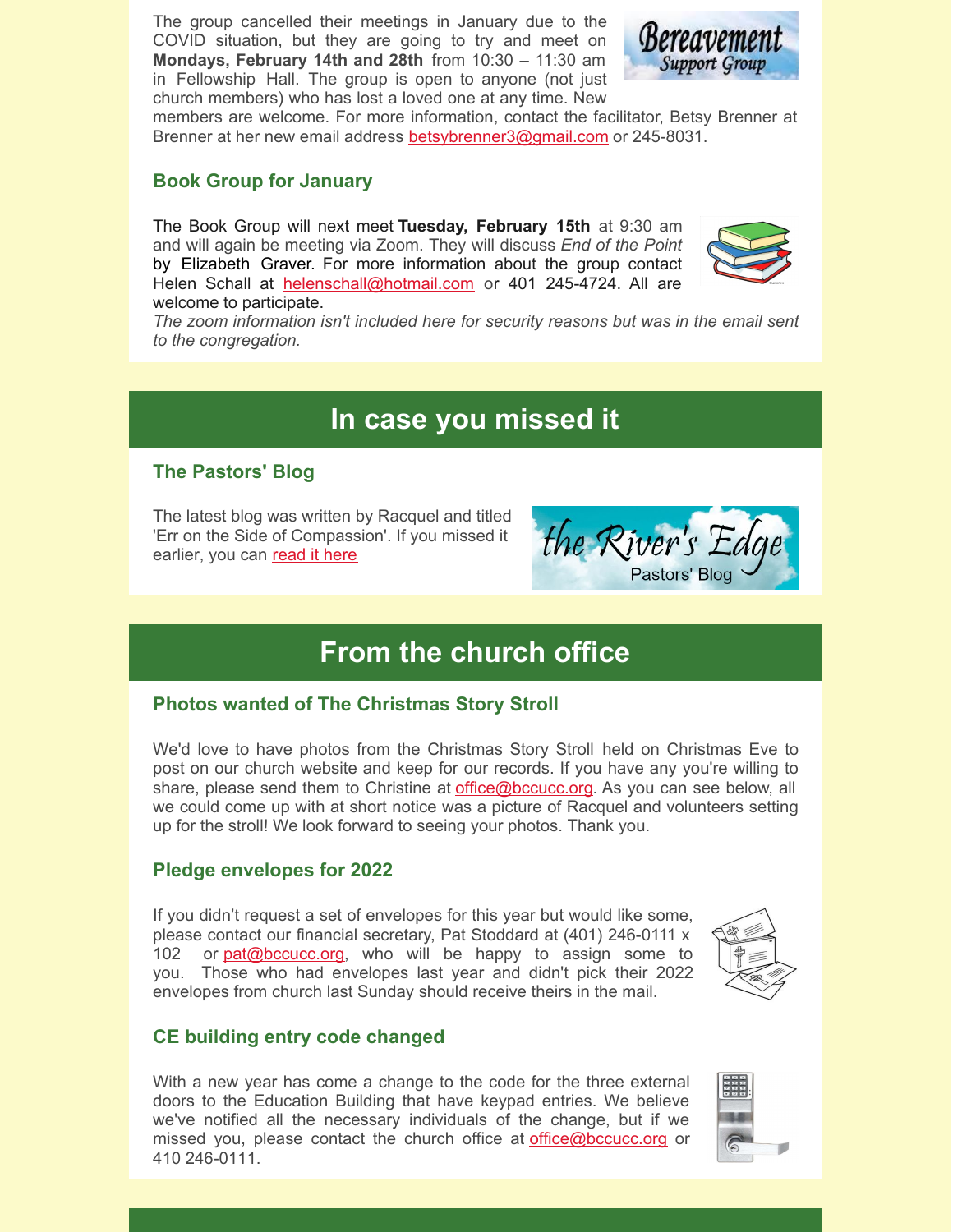## **Conference Happenings**

### **Keep up to date with our Conference - SNEUCC**

The Southern New England Conference, UCC (SNEUCC), publishes several newsletters - one of which comes out weekly and is titled **'5 Things to Know**



**Southern New England Conference** United Church of Christ Living the Love & Justice of Jesus

**and Share'.** Read the latest edition at [this](http://sneucc-email.brtapp.com/viewinsite/6e373982cf8d4635c6bb98d800f3a91a?email=office@bccucc.org) link and sign up to subscribe and get it sent to your inbox.

[Click](http://r20.rs6.net/tn.jsp?f=001e8o9X4j8x6IOcUqsMj8ESumQ_-XrimigaGAJrqnV76sb4kvaUeqPVOzf33mqnifpRdyTxEVBrI4CAIf0rFOkhdDzMHvJppRHyZIq_2D1txhHlXAVoTi0GxTsasYr0cRy_9ERmrD6vlnnWUle5N_LO38p3DRQhfkC&c=BWZrLHb0up465m0DfwOi3dqwUvDbuTYCXKOk1NeFvZaraYhUZgIZxA==&ch=D5eSjmNCf95ADRjiaDEGE5dP5geDdt1LSwpAHHgJTIYSS37sivt4ow==) on this link to see the archive of all of the different SNEUCC newsletters - and subscribe to any that are of interest to you.

# **COVID Safety Reminders**

#### **Masks are required in both the education and church buildings**

Masks are required for all participants in worship - with the following exclusions:

- anyone with a medical reason why they can't wear a mask
- children under the age of 2

## **Education building is open with some important requirements**

The education building is open for church and public use with the following **requirements**:

All visitors attending meetings or events shall **wear appropriate masks at all times** (Note: Visitors includes both church people and outside groups)



- **Hand sanitizer** shall be made readily available for all attendees (this is the responsibility of the organization/individual holding the event)
- An accurate **copy of attendees and contact information** shall be kept (this is the responsibility of the organization/individual holding the event)
- Weather permitting, **doors and windows are to be propped open**
- Any room or venue utilized by a group shall **remain vacant for at least 20 hours** before being utilized by a separate group.

# **Contact us**

**Racquel** [racquel@bccucc.org](mailto:racquel@bccucc.org) (401) 246-0111 x 104 **Christine** [office@bccucc.org](mailto:office@bccucc.org) (401) 246-0111 x 101 (or just stay on the line) **Pat** [pat@bccucc.org](mailto:pat@bccucc.org) (401) 246-0111 x 102 **Andrea** [andrea@bccucc.org](mailto:andrea@bccucc.org) (401) 246-0111 x 107

**(Dale** [dale@bccucc.org](mailto:dale@bccucc.org) (401) 246-0111 x 103. *Note: Dale will not be checking any phone messages or emails until he returns after his sabbatical ends on 2/22/22.)*

**Church Office Hours:** Open Monday – Friday, 9:30 am – 1:30 pm. Closed on Federal and State holidays.

**Building Security:** The Education building will remain locked at all times, even when the office is open. Please ring the bell for entry and we'll be happy to let you in - or use the code on the keypad if you have it.

*Please remember that masks are required in the education building at all times for all*